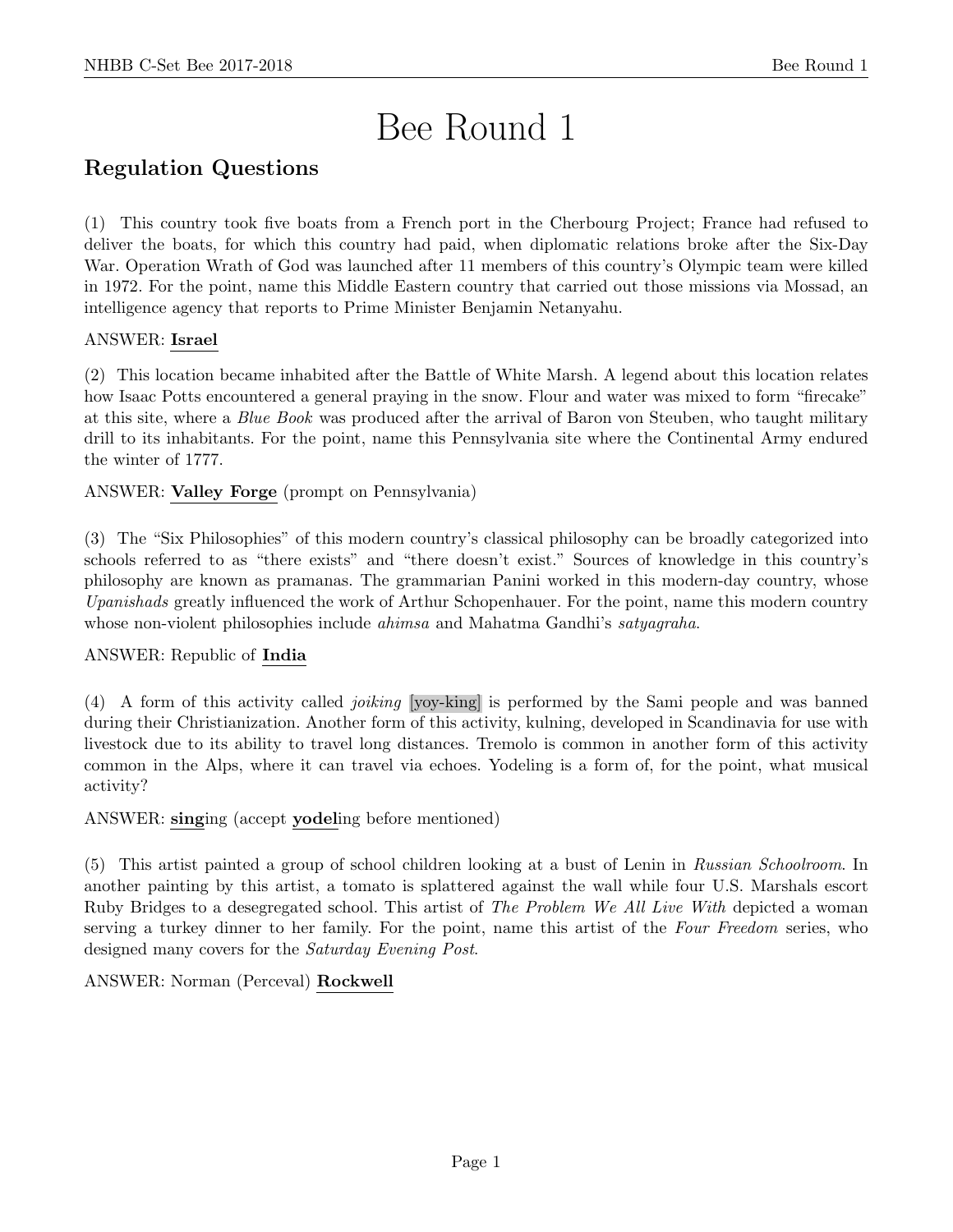(6) A 1974 coup d'etat in this country led to the downfall of another country's Regime of the Colonels. The guerilla group EOKA in this country was led by its first President, Makarios III, and by Georgios Grivas, an advocate of the enosis policy that would unite this country with Greece. For the point, name this Mediterranean island country where a buffer zone divides Turkish and Greek-controlled territory and a Green Line runs through its capital, Nicosia.

# ANSWER: Republic of Cyprus

(7) The second section of Lytton Strachey's Eminent Victorians claims that a person involved in this conflict was possessed by a demon while working at Scutari. A poem set in this war begins "Half a league, half a league, / Half a league onward, / All in the valley of Death / Rode the six hundred." Florence Nightingale served as a nurse during, for the point, what war that provides the setting for Alfred Tennyson's poem "The Charge of the Light Brigade"?

#### ANSWER: Crimean War

(8) In 1829, this commodity caused a "Great Intrusion" into modern-day Lumpkin County near Dahlonega [duh-LAH-na-guh], Georgia. Jim Fisk and Jay Gould's attempt to corner this commodity's market caused a Black Friday in 1869. Two years before the Battle of Little Bighorn, General George Custer led forces into South Dakota to search for, for the point, what precious metal whose discovery at Sutter's Mill triggered a namesake "rush" to California in 1848?

ANSWER: gold (accept elaborations, like gold mining)

(9) This event spurred the creation of a show hosted by Frank Reynolds, ABC's Nightline. Cyrus Vance resigned during this event after disagreements over a botched helicopter rescue mission, Operation Eagle Claw. Canadian Ambassador Ken Taylor sheltered six people who escaped this event by posing as a film crew. This event ended on the day of Ronald Reagan's inauguration. For the point, name this event in which American citizens were held for 444 days in Tehran.

#### ANSWER: Iran Hostage Crisis

(10) This phrase names a terrorist "Faction" led by Baader and Meinhof in West Germany. Zhu De led a force of this name that was labeled for "Workers and Peasants" until after World War II; that force fought five counter-encirclement campaigns against Chiang Kai-shek's Nationalists. The arrival of another force of this name in Berlin forced Hitler to commit suicide. For the point, give this colorful term for land-based military forces in Bolshevik Russia and Communist China.

ANSWER: Red Army (accept Red Army Faction; accept Chinese Red Army; accept Soviet Red Army or descriptions thereof; prompt on partial answers; prompt on Chinese army after "Zhu De" is read; prompt on Soviet army after "Berlin" is read)

(11) The terms ratified during this event had earlier been tabled in the Treaty of Chaumont. The Earl of Clancarty was sent to this event after military hostilities broke out during it. This conference, which attempted to restore monarchs to their pre-war thrones, was interrupted by the Hundred Days when a French emperor returned to power. Klemens von Metternich chaired, for the point, what 1814 "Congress" to restore order after the Napoleonic Wars, held in Austria?

# ANSWER: Congress of Vienna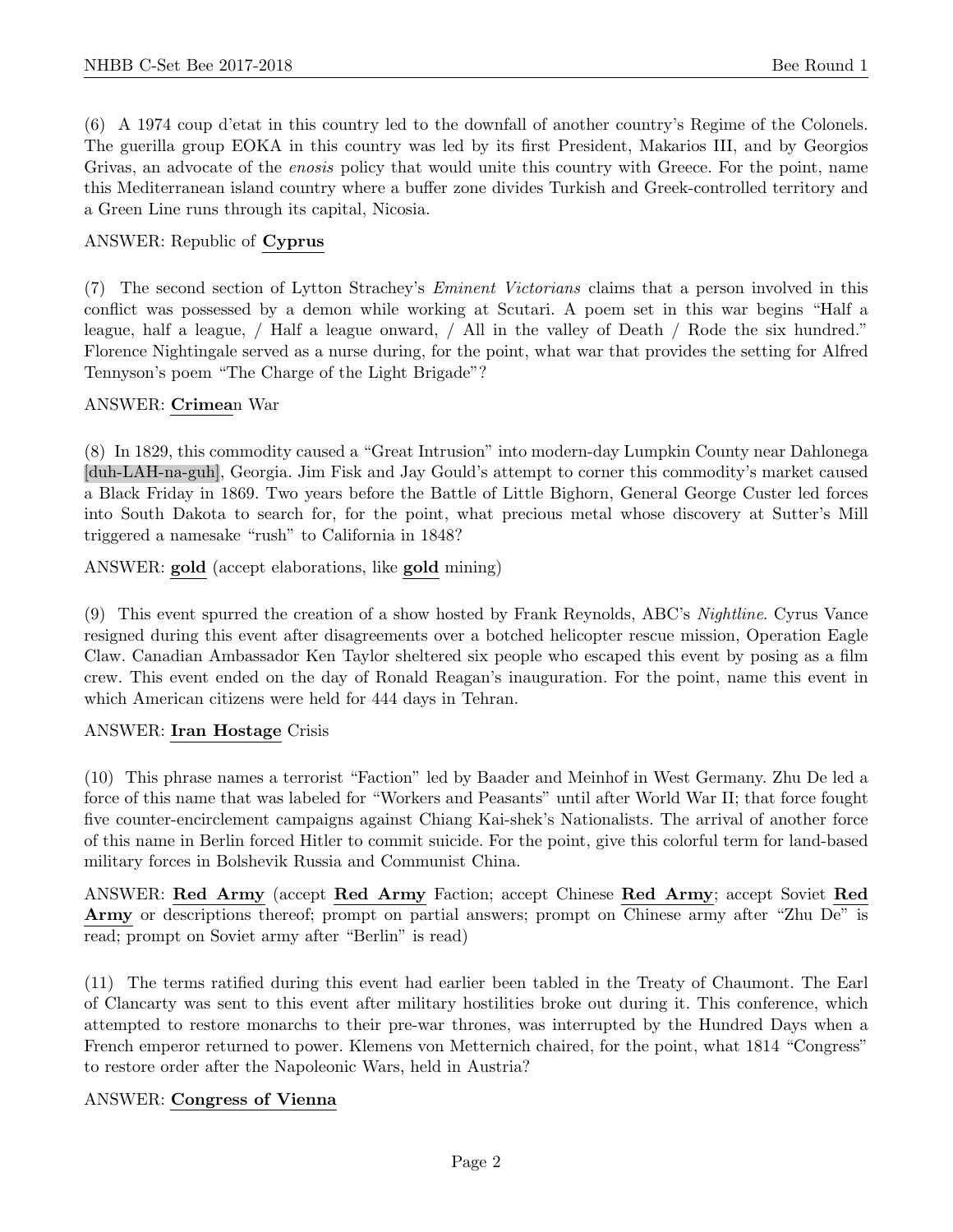(12) George Tucker wrote an 1836 biography of this man, who had earlier asked Tucker to serve as a Moral Philosophy professor. This man won a presidential election after a compromise secured James Bayard's decisive electoral college vote. This man obtained an over 45 percent margin in the popular vote in the first post-12th Amendment presidential election. The first president from the Democratic-Republican party was, for the point, what man who first won the presidency in 1800 over incumbent John Adams?

#### ANSWER: Thomas Jefferson

(13) This composer set a description of Solomon's anointing for an anthem that has been played at the coronation of every British monarch since George II. This composer of Zadok The Priest included the chorus "See the conqu'ring hero comes" in his oratorio Judas Maccabaeus. King George II supposedly began the tradition of standing during another work of this composer. For the point, name this German-born composer who included the "Hallelujah Chorus" in his Messiah.

#### ANSWER: George Frideric Handel

(14) This region's development grew under the Dalstroy construction trust, which operated slave labor for the NKVD. In this region, the port city of Magadan developed to ship mined materials from the Kolyma Gulag. A railroad named for this region once required a ferry to cross Lake Baikal and now spans the distance from Moscow to Vladivostok. For the point, name this eastern region of Russia where Stalin operated many prisons in isolated, cold conditions.

ANSWER: Siberia (accept Trans-Siberian Railroad after "railroad" is read; prompt on (eastern) Russia)

(15) Prior to the start of this war, John Slidell was authorized to offer 25 million dollars to resolve a boundary dispute before negotiations broke down. Abraham Lincoln authored the "Spot Resolutions" questioning whether a skirmish prior to this war was on American soil. The US Navy's blockade of Veracruz was crucial in this war, which featured the last military campaign of Santa Anna. For the point, name this 1840s war in which the United States fought its southern neighbor.

# ANSWER: Mexican-American War

(16) An army led by this man defeated forces under David Leslie at the Battle of Dunbar, after which he captured the city of Edinburgh. This man's power was affirmed by John Lambert's Instrument of Government shortly after this man had created and then dissolved Barebone's Parliament. This man ruled over the Protectorate after his faction, the Roundheads, defeated the faction of Charles I in the English Civil War. For the point, name this Puritan leader and Lord Protector of England.

# ANSWER: Oliver Cromwell

(17) In 1971, the Supreme Court unanimously overturned this man's conviction for refusing to join the Army; in his refusal, this man cited his Muslim beliefs and the fact that he "ain't got no quarrel with them Viet Cong." This man opposed George Foreman in the 1974 "Rumble in the Jungle," knocking him out in the 8th round. For the point, name this boxer, born Cassius Clay, who was known as "the Greatest" and died in 2016 after a lengthy battle with Parkinson's.

# ANSWER: Muhammad Ali (accept Cassius Clay until mentioned)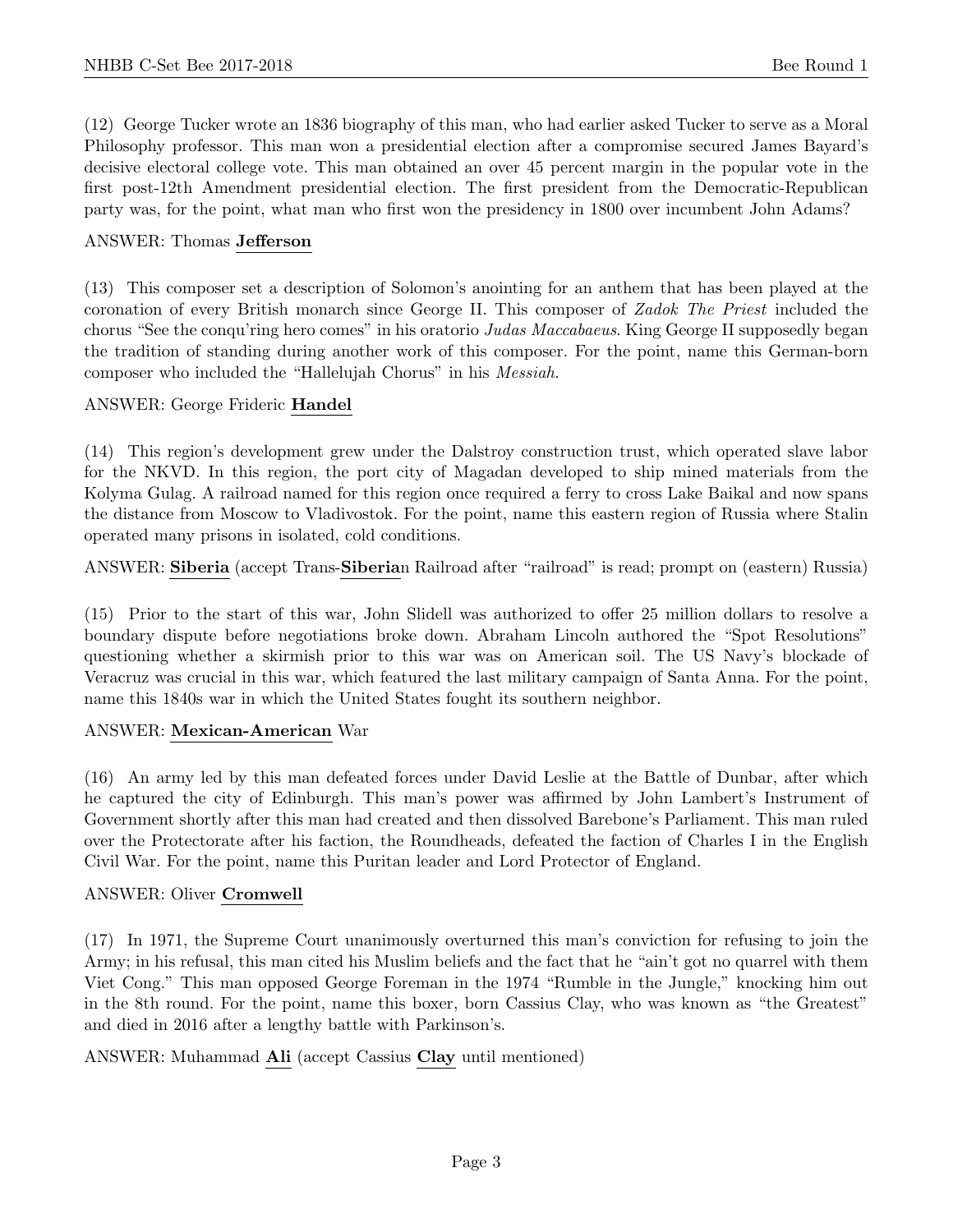(18) In 1999, this country's soldiers attempted to infiltrate the Line of Control, sparking the Kargil War. Former leaders of this country include Yahya Khan, who launched Operation Searchlight to counter the Awami League, and Benazir Bhutto, the first democratic female leader of a Muslim nation. Muhammad Ali Jinnah founded, for the point, what country whose "East" portion is now Bangladesh and which contests Kashmir with its neighbor, India?

### ANSWER: Islamic Republic of Pakistan

(19) This President declared "I don't care about my dignity" after engaging in a war of words with demonstrators in Cleveland; that came during a series of speeches dubbed the "Swing Around the Circle." This President was accused of violating the Tenure of Office Act when he dismissed his Secretary of War Edwin Stanton, but the Senate narrowly voted to acquit him of the impeachment charges. For the point, name this successor of Abraham Lincoln.

ANSWER: Andrew Johnson (prompt on Johnson)

(20) This figure agreed to give a rare interview with Martin Bashir that was first broadcast in November 1995. Pictures of this person wearing a helmet and flak jacket in Angola helped raise awareness of landmine removal efforts. This person was killed alongside driver Henri Paul and Dodi Fayed in a car crash in a Parisian tunnel a year after her highly publicized divorce from Prince Charles. For the point, name this royal activist, the mother of British princes William and Harry.

ANSWER: Diana, Princess of Wales (accept Diana Spencer; prompt on Spencer)

(21) The signing of this agreement fulfilled the Durban Platform, which called for Indian and Chinese involvement and action by the year 2020. Nicaragua, noting that the principle of voluntary national commitment did not do enough, refused to join this agreement, which was weakened in June 2017 when Donald Trump declared that the US would leave it. For the point, name this 2016 multinational agreement to reduce carbon emissions that was signed in France.

ANSWER: Paris Agreement (or Paris Accord; accept any additional information mentioning climate change)

(22) This event prompted Pope John XXIII to urge governments "not to remain deaf to this cry of humanity." During this event, the submarine B-59 refused to open fire, after which Vasili Arkhipov became known as the "man who saved the world." In the aftermath of this event, Jupiter systems were removed from Turkey and a hotline was established to improve communications between Moscow and Washington. For the point, name this October 1962 event in which Nikita Khrushchev attempted to place missiles in the Caribbean.

ANSWER: Cuban Missile Crisis (accept October Crisis before "October" is read; accept other terms for "crisis," such as "scare")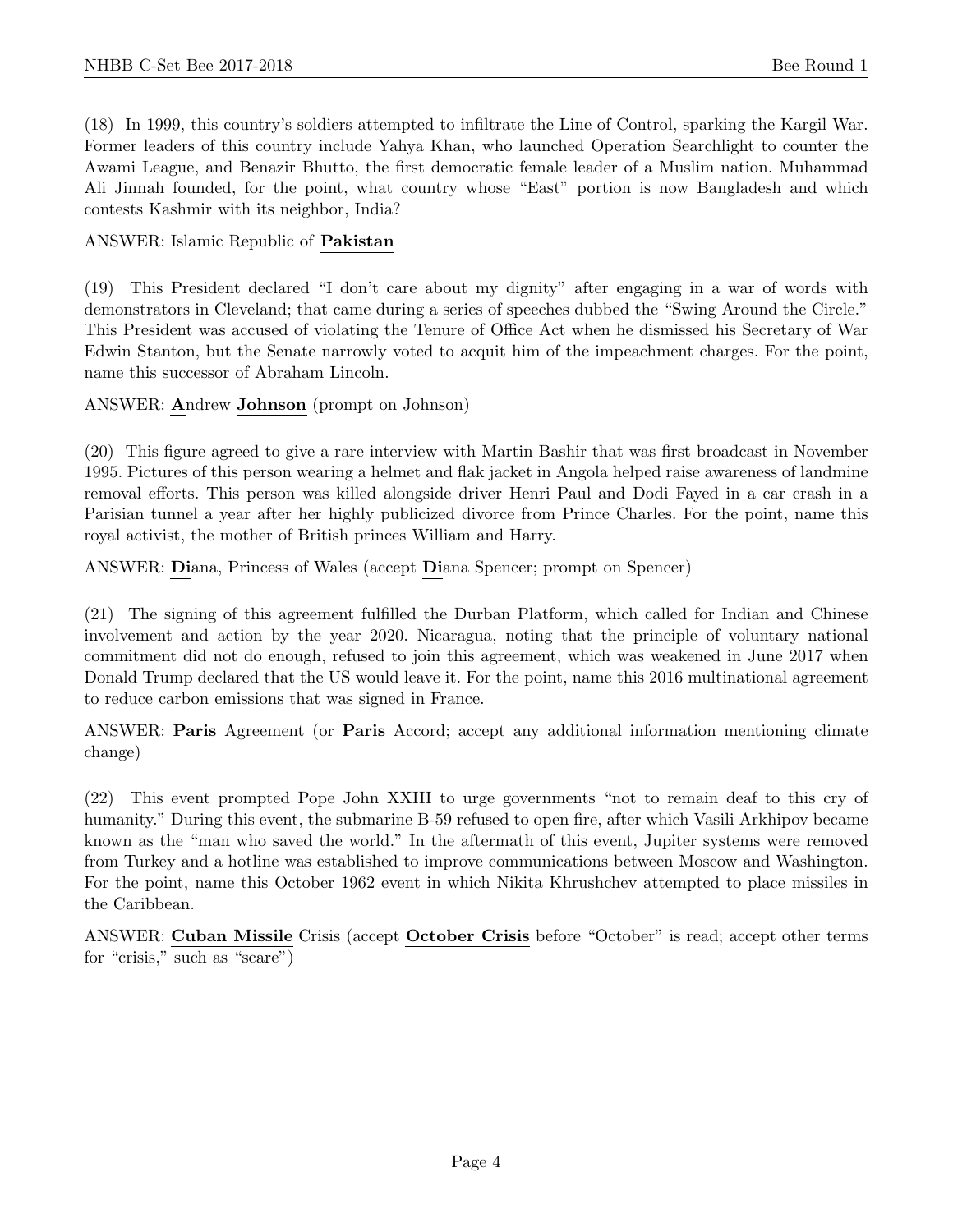(23) An early success for this cause was Neal Dow's passing of the "Maine Law," though that was eventually overturned by a riot in Portland. This cause, which the WCTU's Carrie Nation helped enforce with an axe, was circumvented by the establishment of "speakeasies." The 1920 Volstead Act was the ultimate success for this cause, but was overturned in 1933 by the 21st Amendment. For the point, name this social cause that seeks to ban intoxicating liquors.

ANSWER: Prohibition (or temperance; accept descriptions of banning alcohol before "intoxicating" is read, and prompt on it thereafter)

(24) Henry Flagler's Overseas Railroad targeted this island chain and operated until 1935. A farcical "Conch Republic" was set up in this island chain by Dennis Wardlow in 1982 to protest a series of roadblocks. PanAm was founded in 1927 to fly airmail from one island in this chain to Havana. The Seven Mile Bridge can be found in these islands, whose largest island is named Largo. For the point, name this island chain off the southern coast of Florida.

#### ANSWER: Florida Keys

(25) This man's fleet was commanded by Marcus Agrippa, who became his son-in-law. After a major defeat at Teutoburg Forest, this man shouted "Varus, give me back my legions!" and set the boundaries of his empire at the Rhine. This man owned Egypt following his victory at the Battle of Actium and the deaths of Cleopatra and this man's rival, Mark Antony. This man was given the title princeps by the Senate in 27 BC. For the point, name this first Emperor of Rome.

#### ANSWER: Augustus Caesar (or Octavian; accept Gaius Octavius or Gaius Octavianus)

(26) In 1738 in this city's Aldersgate ward, an intense religious experience at a Moravian church sparked a new denomination. General William Booth founded the Salvation Army in this city, where its headquarters remain. The first Methodist conference was held under John Wesley's leadership in this city, where a statue of Wesley stands in the churchyard of a cathedral rebuilt by Christopher Wren. For the point, name this city where St. Paul's Cathedral hosts Anglican services.

#### ANSWER: London

(27) This location partially titles a memoir that usually goes by the shortened name Mourt's Relation, which was written by Edward Winslow. A plantation in this location names a book about a group of colonists governed for thirty years by William Bradford, its author. Each of those works describe the traditional "first Thanksgiving," which took place in this location in 1621. For the point, name this New England where the Purtians of the Mayflower settled near a namesake rock.

ANSWER: Plymouth (accept Plymouth Colony, Plymouth Rock, Plymouth Plantation, etc.; prompt on New England)

(28) Thousands of people were injured or killed in a stampede during this ruler's coronation feast at Khodynka Field, helping earn him the epithet "Bloody." This ruler issued the October Manifesto, establishing the first state Duma, after the 1905 Revolution. Numerous losses in both the Russo-Japanese War and World War I led this ruler to abdicate in favor of his brother Michael. For the point, name this Romanov ruler, the last Russian tsar, who was killed with his family in 1918.

# ANSWER: Nicholas II